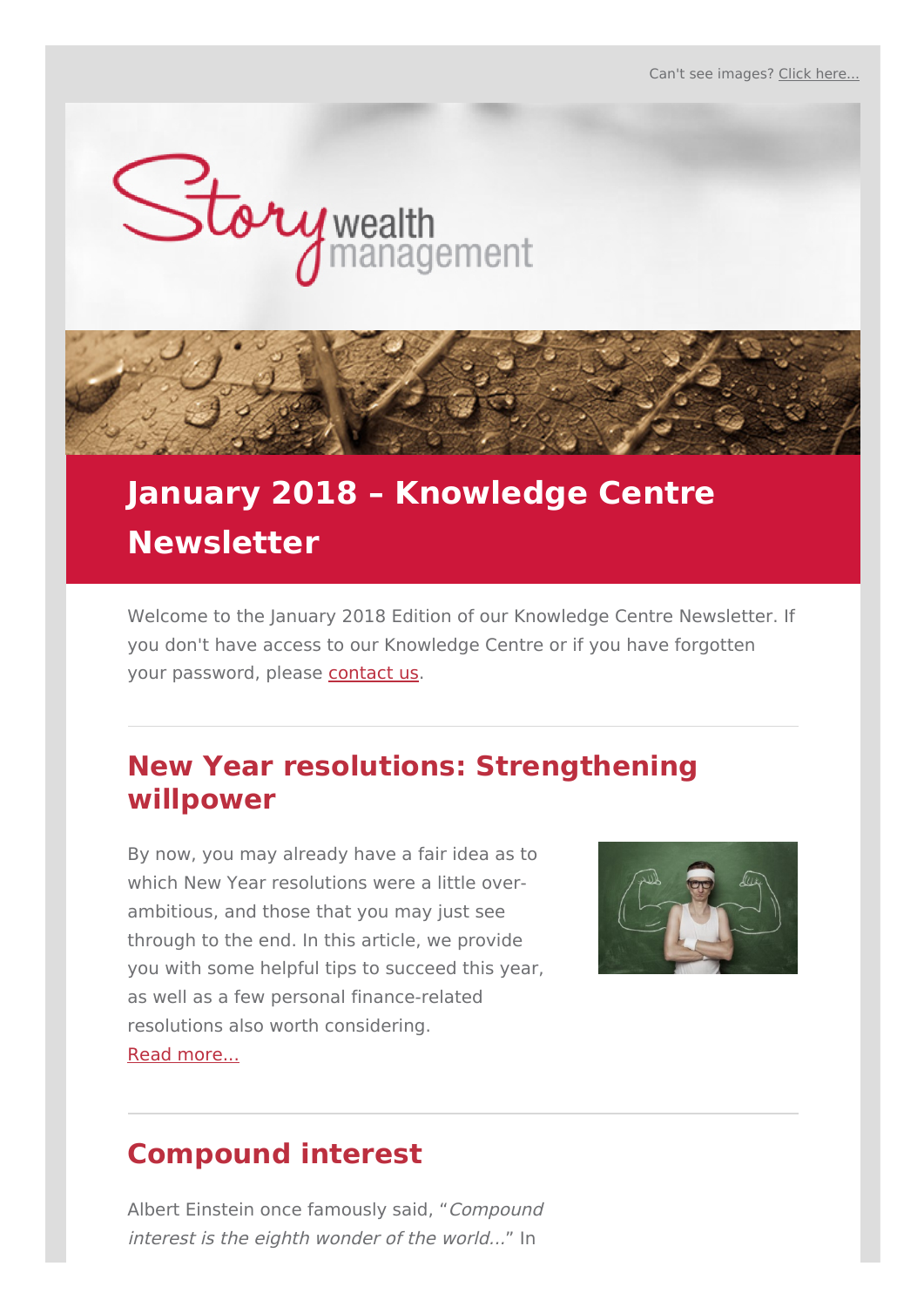this animation, we illustrate the power of compound interest – importantly, the principles behind compounding are not just limited to your interest bearing savings account. Launch [video...](http://www.storywealth.financialknowledgecentre.com.au/kcvideos.php?id=847)



# **Update: 2017 Budget 'housing affordability' proposed measures**

The 2017 Budget introduced many proposed measures aimed at addressing the issue of housing affordability and several of these are now law. We will review the new laws and how they relate to a residential property investor, retirees wishing to downsize or a prospective first homebuyer.



Read [more...](http://www.storywealth.financialknowledgecentre.com.au/kcarticles.php?id=1589)

## **Protecting your loved ones: Child trauma benefit**

Without an appropriate Plan B in place, an unexpected passing, sickness or injury can often have a serious financial impact on your household. Consequently, when considering personal insurances we often think about covering ourselves. In this article, we discuss the Child Trauma Benefit. Read [more...](http://www.storywealth.financialknowledgecentre.com.au/kcarticles.php?id=1590)



# **Google: Year in search 2017**

Past and present actions (and inactions) can often have a hand in shaping the course of the future. This can be especially true when considering your personal finances. In this video, we revisit some of the most influential moments that occurred around the world last year. Launch [video...](http://www.storywealth.financialknowledgecentre.com.au/kcvideos.php?id=848)